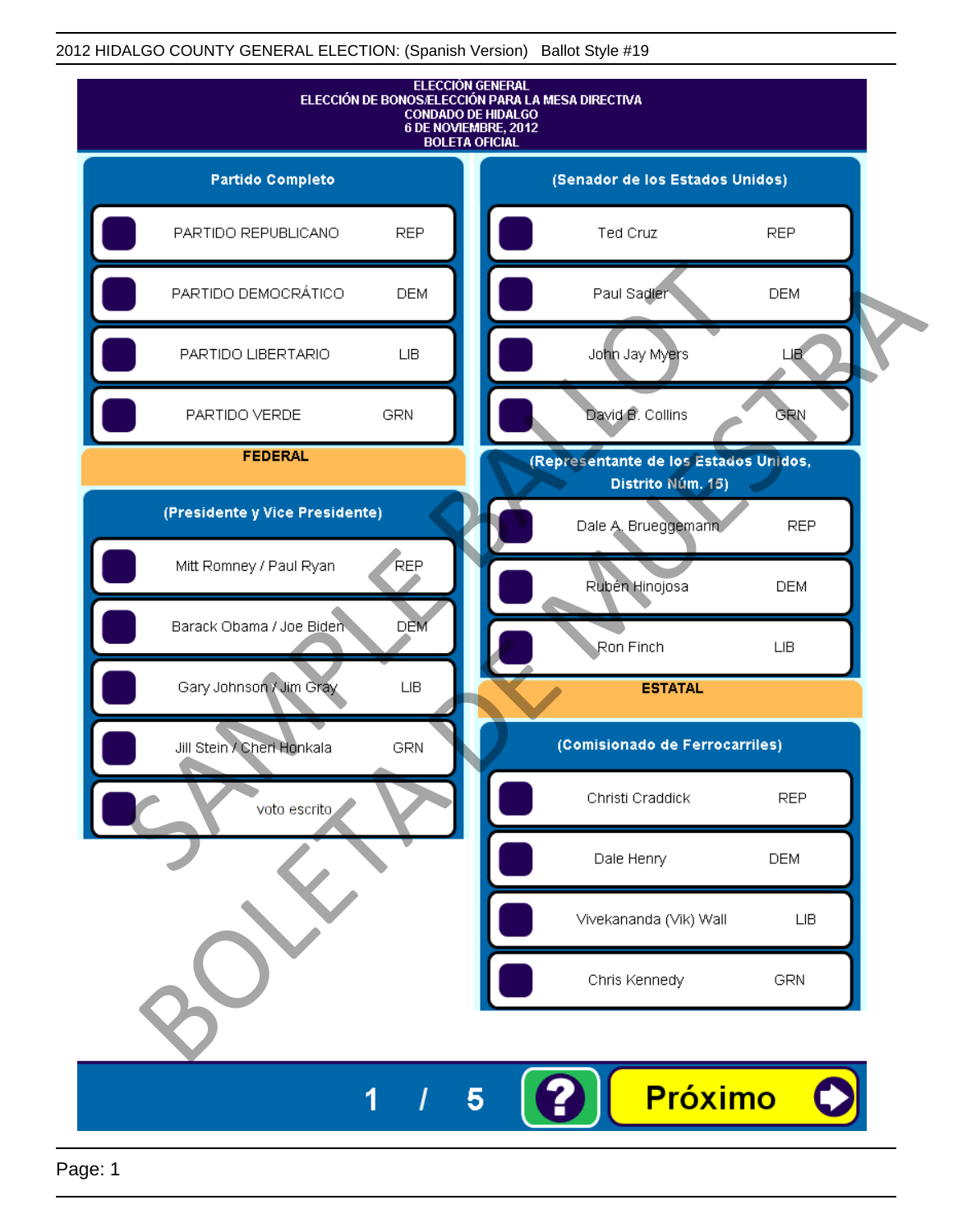

Page: 2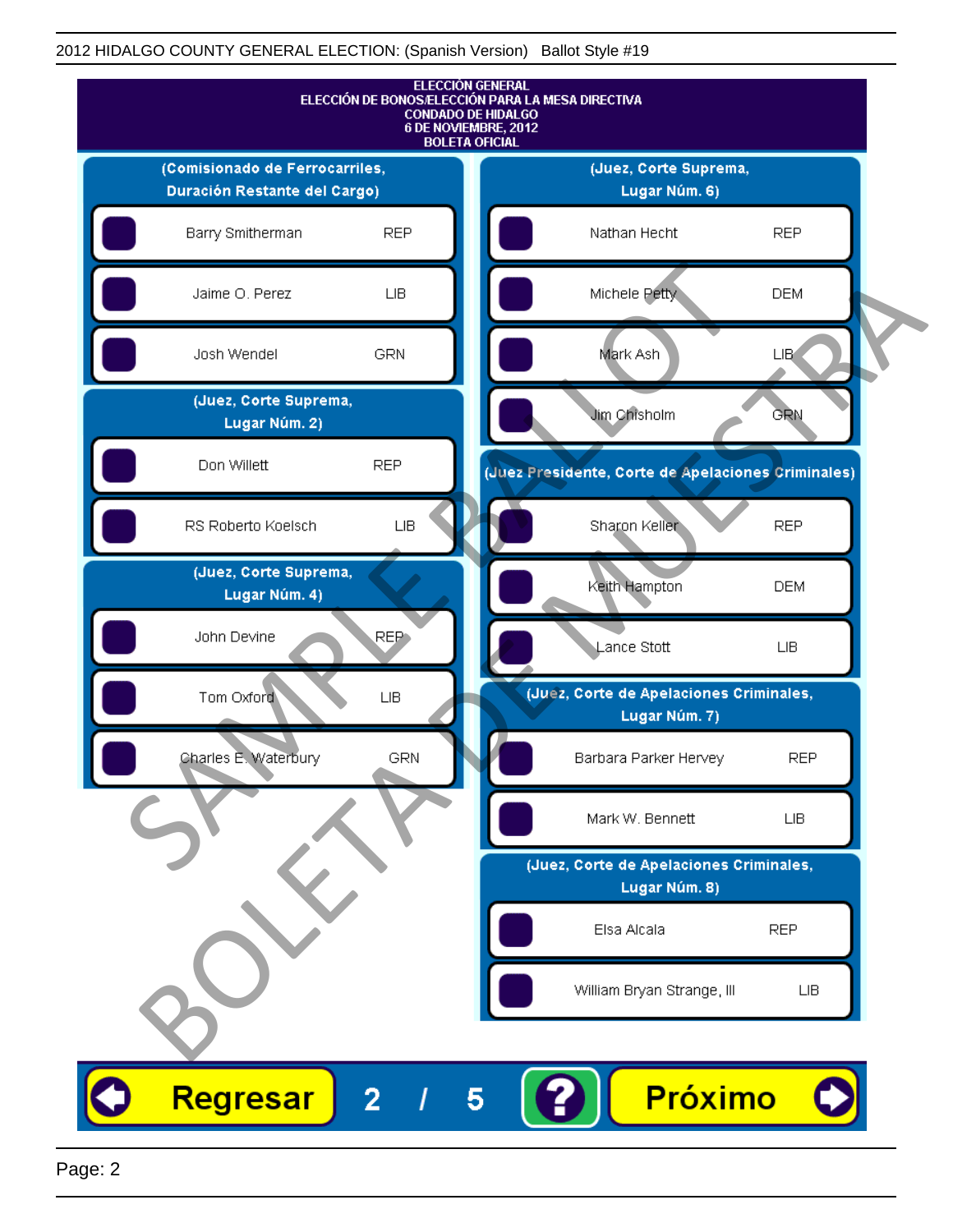

Page: 3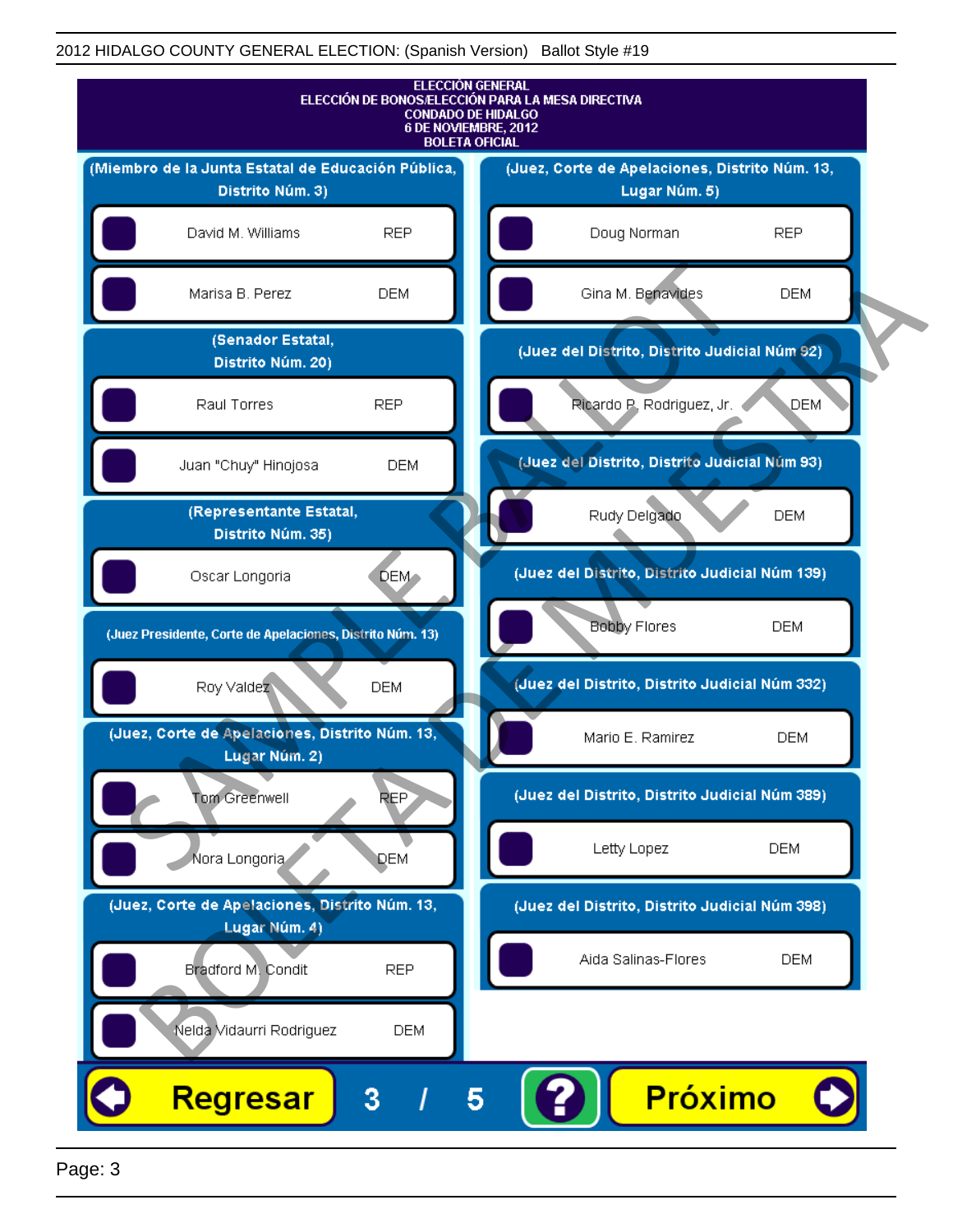| <b>ELECCIÓN GENERAL</b><br>ELECCIÓN DE BONOS/ELECCIÓN PARA LA MESA DIRECTIVA<br><b>CONDADO DE HIDALGO</b><br>6 DE NOVIEMBRE, 2012<br><b>BOLETA OFICIAL</b>                       |                                                                  |
|----------------------------------------------------------------------------------------------------------------------------------------------------------------------------------|------------------------------------------------------------------|
| (Juez del Distrito, Distrito Judicial Núm 430)                                                                                                                                   | DISTRITO ESCOLAR CONSOLIDADO INDEPENDIENTE<br><b>DE EDINBURG</b> |
| Israel Ramon, Jr.<br><b>DEM</b>                                                                                                                                                  | (PARA SINDICO ESCOLAR,<br>Lugar Número 4)                        |
| (Juez del Distrito, Distrito Judicial Núm 449)                                                                                                                                   | Alex Rios                                                        |
| Jesse Contreras<br><b>DEM</b>                                                                                                                                                    | Robert Peña Jr.                                                  |
| <b>CONDADO</b>                                                                                                                                                                   | Irma Salazar Peña                                                |
| (Sherife)                                                                                                                                                                        | Alfredo Salinas                                                  |
| <b>REP</b><br>Robert Caples                                                                                                                                                      | (PARA SINDICO ESCOLAR,<br>Lugar Número 6)                        |
| Guadalupe "Lupe" Trevino<br>DEM                                                                                                                                                  | Xavier Salinas                                                   |
| DISTRITO DE DRENAJE NUMERO UNO DEL CONDADO<br>DE HIDALGO, TEXAS                                                                                                                  | Carmen Gonzalez                                                  |
| ELECCIÓN DE BONOS                                                                                                                                                                | (PARA SINDICO ESCOLAR,                                           |
| (LA EMISIÓN DE BONOS EN LA CANTIDAD DE<br>\$184,000,000.00 Y LA IMPOSICIÓN DE IMPUESTOS<br>SUFICIENTES PARA PAGAR LOS BONOS PARA<br>MEJORAS AL SISTEMA DE DESAGUE DEL DISTRITO?) | Lugar Número 7)<br>Jaime Solis                                   |
| A FAVOR                                                                                                                                                                          | Ciro Trevino                                                     |
| EN CONTRA                                                                                                                                                                        |                                                                  |
|                                                                                                                                                                                  |                                                                  |
|                                                                                                                                                                                  |                                                                  |
|                                                                                                                                                                                  |                                                                  |
| Regresar<br>4                                                                                                                                                                    | Próximo<br>5                                                     |
|                                                                                                                                                                                  |                                                                  |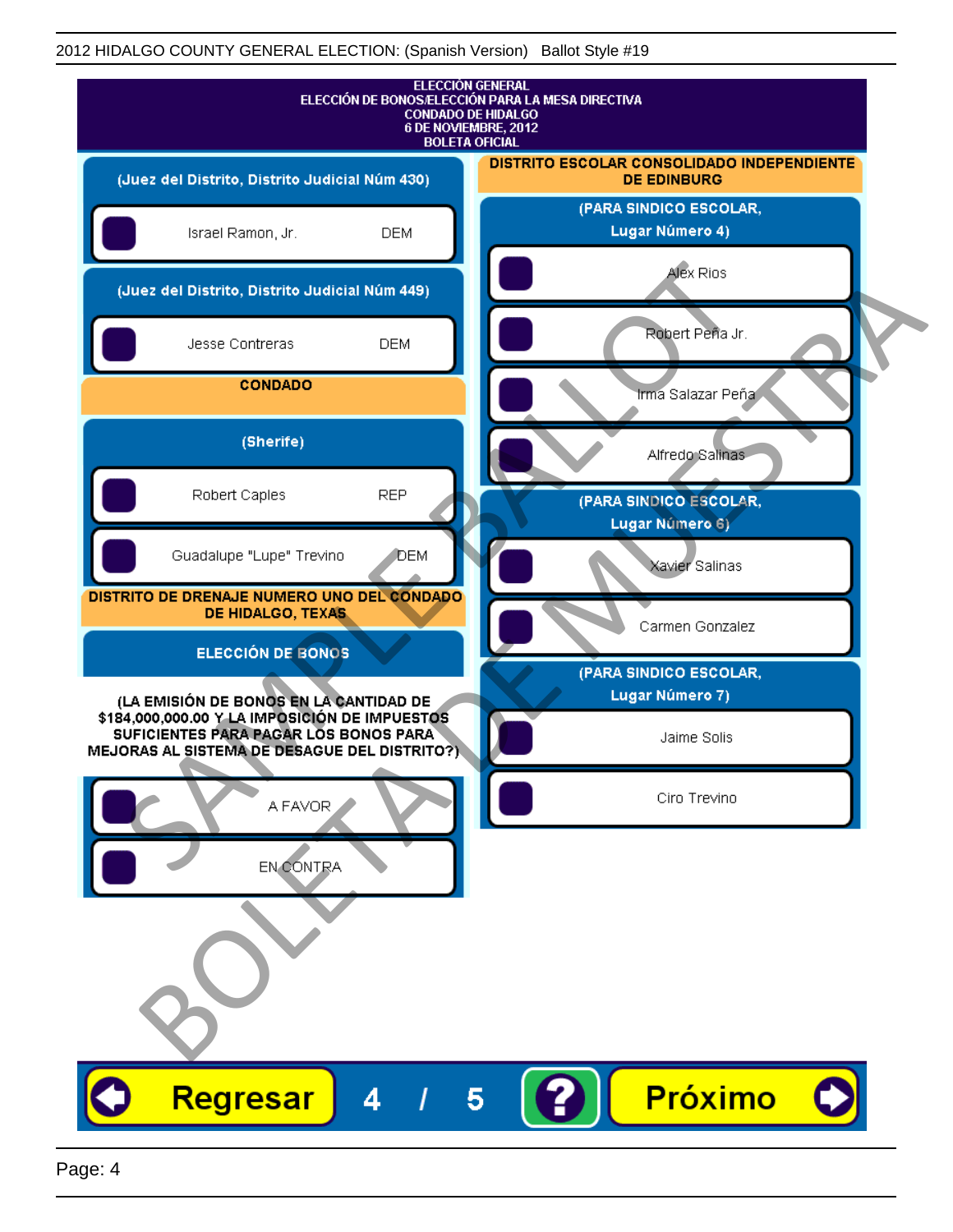#### **ELECCIÓN GENERAL** ELECCIÓN DE BONOS/ELECCIÓN PARA LA MESA DIRECTIVA CONDADO DE HIDALGO<br>6 DE NOVIEMBRE, 2012 **BOLETA OFICIAL**

Revisar

#### CANDIDATO SIN CONTENDIENTE DECLARADO ELECTO

(Juez, Corte de Ley del Condado, Núm. 7) Sergio Valdez (DEM)

(Asesor-Colector de Impuestos del Condado)

Fallo Fall Willdrea, J.I. (DEM)<br>
Consistionado el Condado, Precincto Núm. 1)<br>
A.C. Cuellar Jr. (DEM)<br>
Ullez de Paz, Precinto Núm. 1)<br>
Juez de Paz, Precinto Núm. 1, Lugar Núm. 1)<br>
Gilberto Sentr (DEM)<br>
Robert M. "Bobby" Con misionado del Condiado, Precincto Núm. 1)<br>
Andro del Condiado, Precincto Núm. 3)<br>
ez de Paz, Precinto Núm. 21<br>
algo M. Picer Lo Saerz, (CIEM)<br>
algo M. Picer Lo Saerz, (CIEM)<br>
algo M. Picer Lo Saerz, (CIEM)<br>
ez de Paz, Prec

Regresar

5

5

Page: 5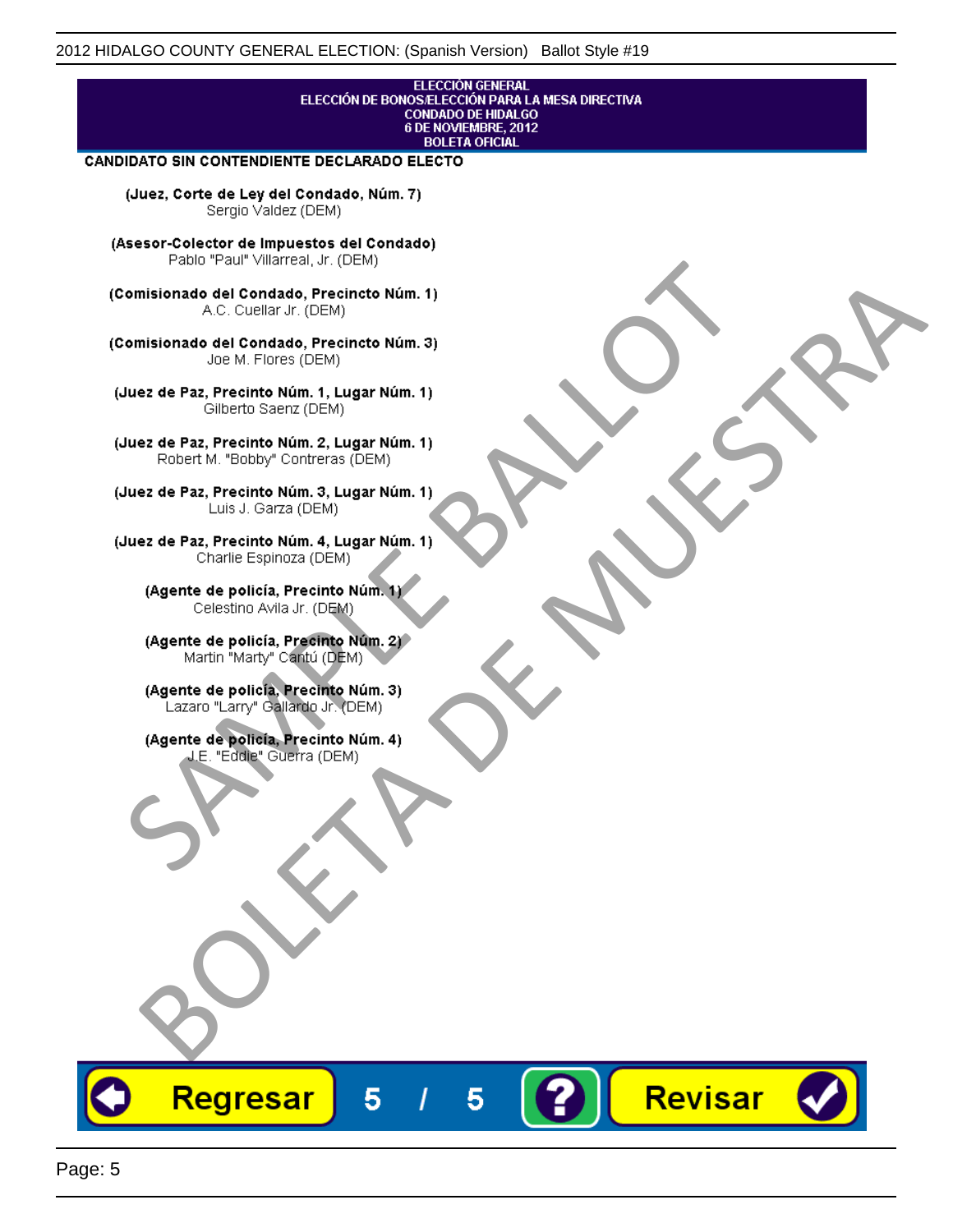# Resumen de instrucciones para la boleta electoral.

Presione el nombre del candidato o el título de la contienda para volver a la contienda.

El botón Votar se iluminará

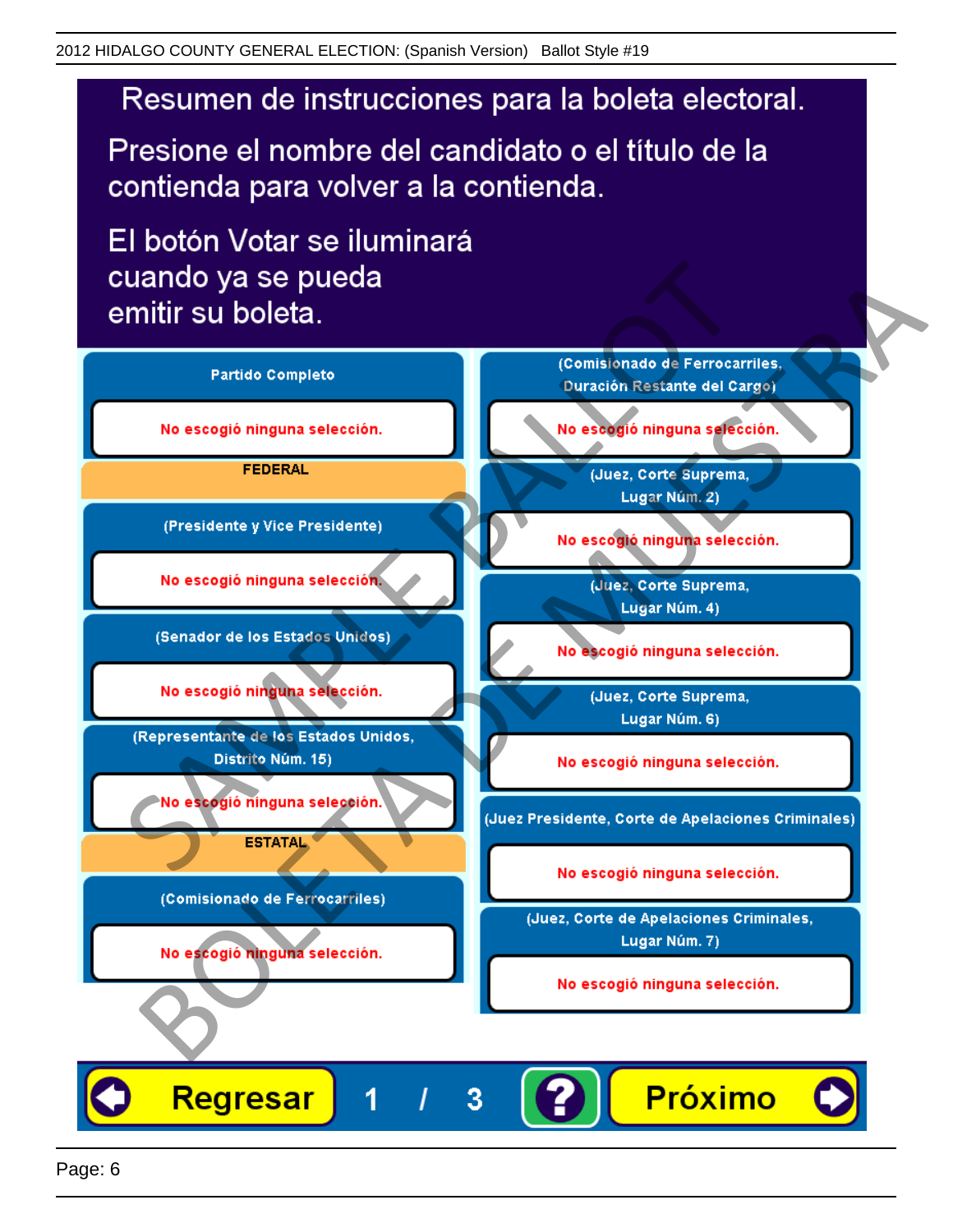# Resumen de instrucciones para la boleta electoral.

Presione el nombre del candidato o el título de la contienda para volver a la contienda.

El botón Votar se iluminará